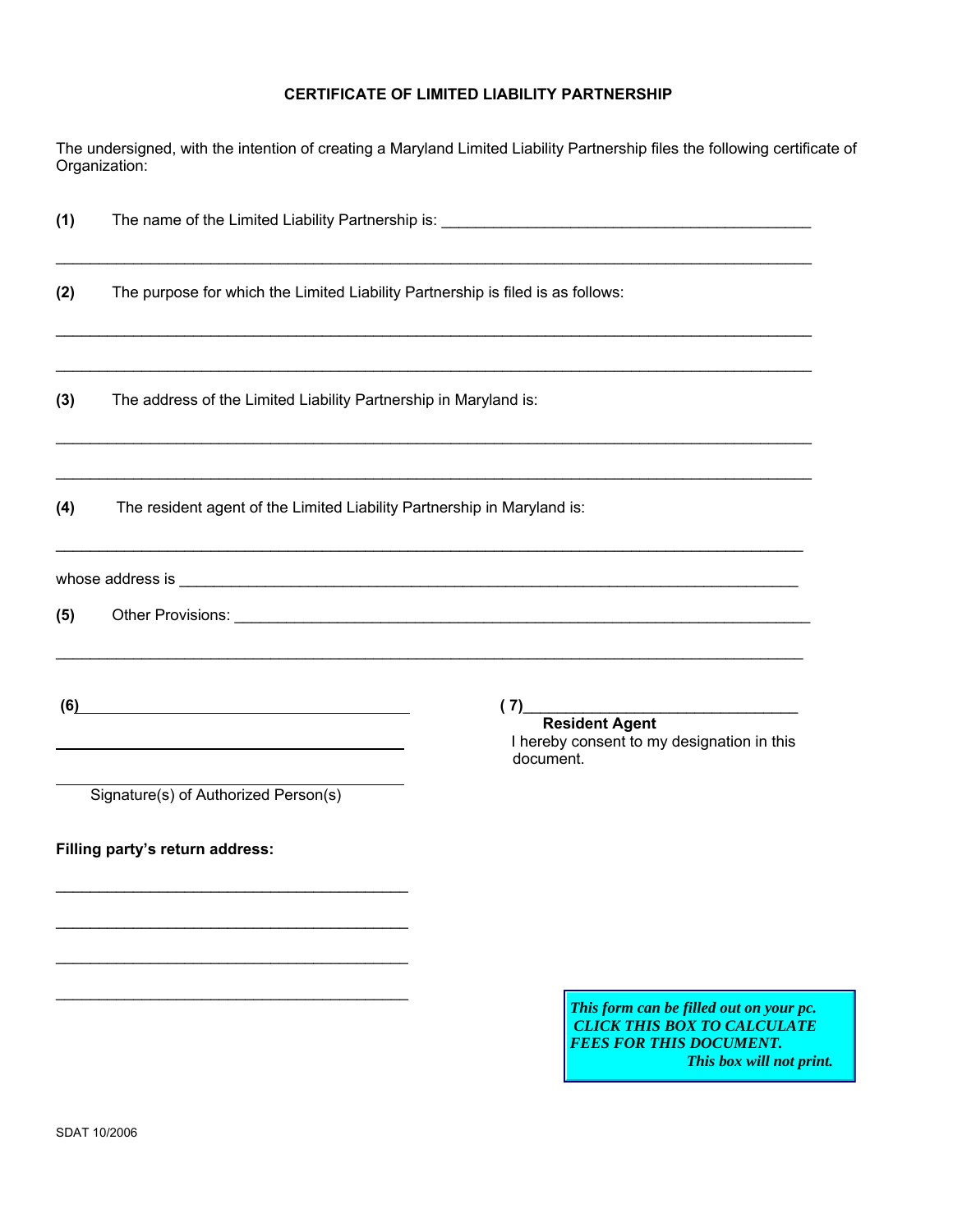## **INSTRUCTIONS FOR DRAFTING A CERTIFICATE OF LIMITED LIABILITY PARTNERSHIP**

This guide is to be used for "Certificate of Limited Liability Partnership". Each item describes how to fill a blank in the sample. The sample is the minimum necessary to file. If you wish to expand on any item consult with your lawyer, accountant or financial advisor. Legal questions of a general nature cannot be answered by the staff of this Department.

You may fill in the blanks on the sample and submit it as your **Certificate of Limited Liability Partnership**. All items **must** be typed. Forms filled in by hand will not be accepted.

**(1)** Insert the name here. The name must not be misleadingly similar to that of another LLP, Corporation, Trade Name, Limited Partnership or Limited Liability Company on file with the Department and the name must include one of the following:

**a.** Limited Liability Partnership

**b.** L .L.P.

**c.** LLP

**(2)** Insert the purpose of this LLP. A one or two sentence description of the business is sufficient.

**(3)** Insert the address of this LLP. The address must be in Maryland and **cannot be a P.O. box.**

**(4)** Insert the name of the resident agent. A resident agent is another entity or individual designated to accepted service of process for the LLP. The resident agent can be any Maryland citizen who is over eighteen, a Maryland corporation or a Maryland LLC. This person must also sign the document.

**(5)** Insert the address of the resident agent named in (4). The address must be in Maryland and **cannot be a P.O. box.**

**(6)** Insert anything else you consider relevant. If it does not fit insert "See Attached", type those provisions on a blank sheet and attach it to the back of this form.

**(7)** The person forming this LLP must sign here.

**(8)** The resident agent must sign here.

**(9)** Insert the return address for any correspondence regarding this filing.

## **FEES:**

| (1) Certificate of Limited Liability Partnership | \$100.00              |
|--------------------------------------------------|-----------------------|
| (2) Certified Copy                               | $$20.00 + $1.00$ page |
| (3) Certificate of Status                        | \$20.00               |